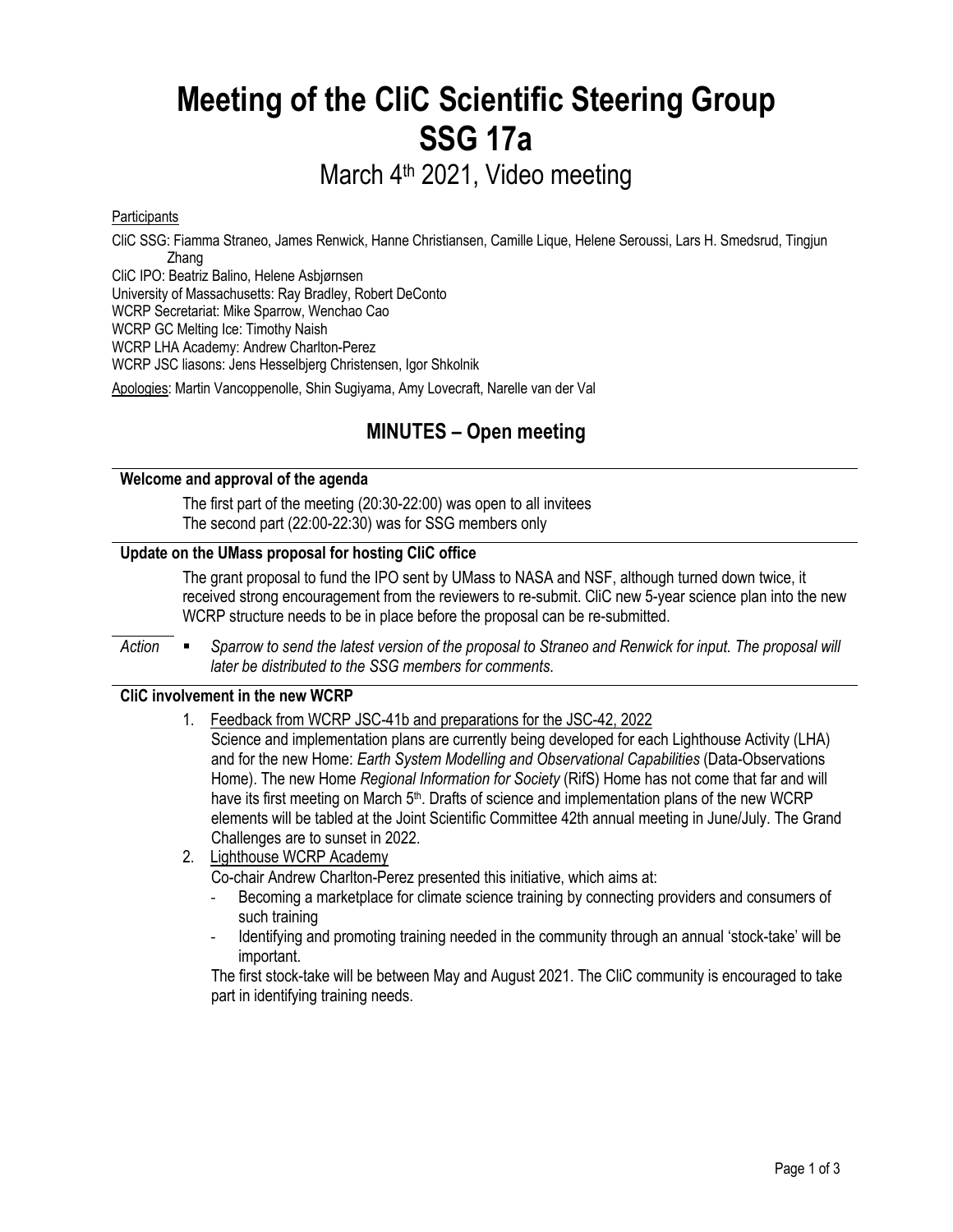3. CliC representatives in other Lighthouse Activities and Homes

CliC SSG members have been nominated as follows: Christiansen (*My Climate Risk*), Lique and Seroussi (*Digital Earths*), Renwick (*Safe Climate Landings*) and Amy Lovecraft (*WCRP Academy*). CliC also nominated Heiko Goelzer (SSG, ISMIP6) and three APECS early career scientists for the LHA *My Climate Risk*.

CliC SSG Zhang has volunteered to participate at the planning Team of the Data-observations Home. The RifS Home has yet to appoint its planning Team. CliC should nominate representatives to it as well.

*Action* § *Appointees should report from their respective Lighthouse Activities and the Data and Observations Home at the next CliC SSG meeting*

#### **CliC Strategic Plan 2022-2026**

A new strategic plan is needed to evaluate CliC in the new WCRP structure and review the existing CliC activities and groups. The development of a 5-year strategic plan is also important to advance the UMass proposal.

A subset of the SSG is needed to review the CliC strategy and science plan (see 2017-2021 Action Plan.

3-4 volunteers are asked to come forward.

*Action* § *A working group with SSG members will review the CliC strategic plan. Those wishing to participate to contact Straneo and Renwick ASAP, not later than March 12th*

### **MINUTES - SSG members only meeting**

#### **CliC co-chairs 2021-2024: status and new appointments**

Jason Box stepped down as co-chair and from the SSG in early 2021. Renwick and Straneo will remain as co-chairs until the end of 2021. Smedsrud agreed to extend his SSG membership until end of 2022. He then must rotate off. An open call will be issued to appoint the new co-chairs. Self-nominations are accepted. Engagement of the IPO host institutions within CliC: A motion to appoint representatives from the IPO host institutions as ex-officio members of the CliC SSG was approved. *Actions* § *The IPO to announce an open call for CliC SSG co-chairmanship* § *To IPO issue letters of invitation to Tore Furevik, Ray Bradley and Robert DeConto as ex-officio members of the CliC SSG*  **CliC finances 2020 & 2021** Sparrow informed that CliC´s budget 2021 is set up to 85 000 CHF Because traveling restrictions will likely remain for large parts of 2021, alternative activities to fund should be identified (e.g., fellowships). The IPO to elaborate a draft budget plan for 2021 based on activities needs. Budget plan to be discussed at the next SSG meeting *Actions* § *IPO to contact CliC groups to inquiry about their funding needs for 2021 and put together a budget plan* § *IPO to organise the next SSG meeting in April /May*

**CliC Annual Report 2020: status**